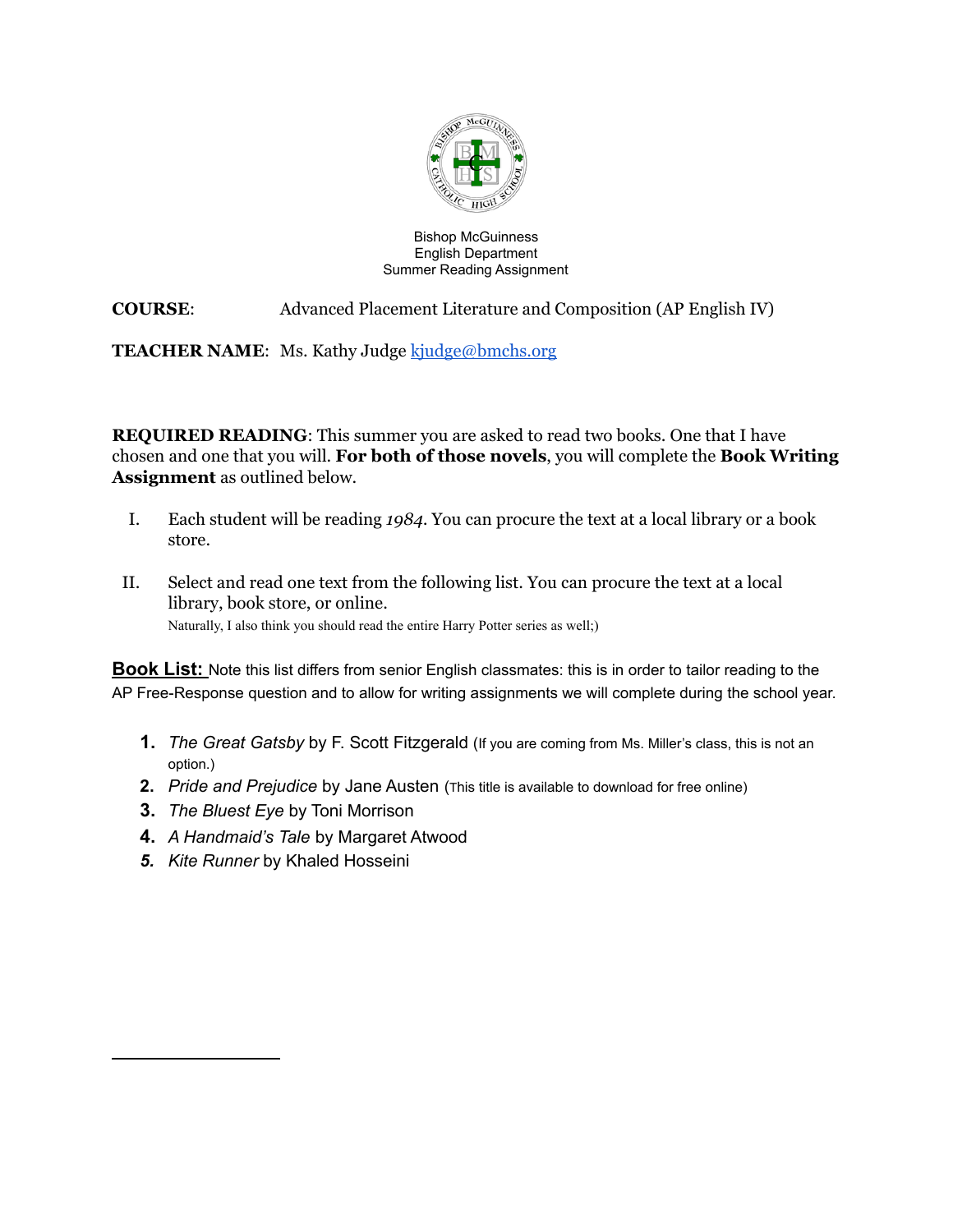# **Assignments:**

- **1. Book Writing Assignment:**
	- **a. Make copies of your three favorite or meaningful passages from the novel. This means they are photocopied. Pick one passage each from the beginning of the book, the middle, and toward the end. Annotate each passage and bring these copies to the first day of class. (I expect five- to- seven elements/author techniques annotated per page.)**
	- **b. Be ready to do an in-class writing exercise or activity within the first week of school pertaining to the summer reading.**
- **2. College Essay (Personal Narrative) Instructions on the school website under Summer Reading.**

**Submission Requirements:**

- **1. Book Writing Assignment: Bring to this the first day of class: printed, annotated copies of your chosen three passages. If you bought a copy of the book, bring it as well.**
- **2. College Essay: Bring hard copy to the first day of class and be able to access it digitally through Google.**

**Due Date:** First day of class (for both assignments)

**Assessment:** Be prepared for a writing exercise within the first few days of school.

**Attachments:** College Essay Instructions/Topics/Tips

**Other information:** Please contact Ms. Judge [\(kjudge@bmchs.org\)](mailto:kjudge@bmchs.org) with questions about the summer reading assignments for English Literature.

\*\*\*Note: Students must be aware that if they drop a class within the 1st week of school, they must **have read the required summer reading for their 2nd choice, because there will still be that assessment.**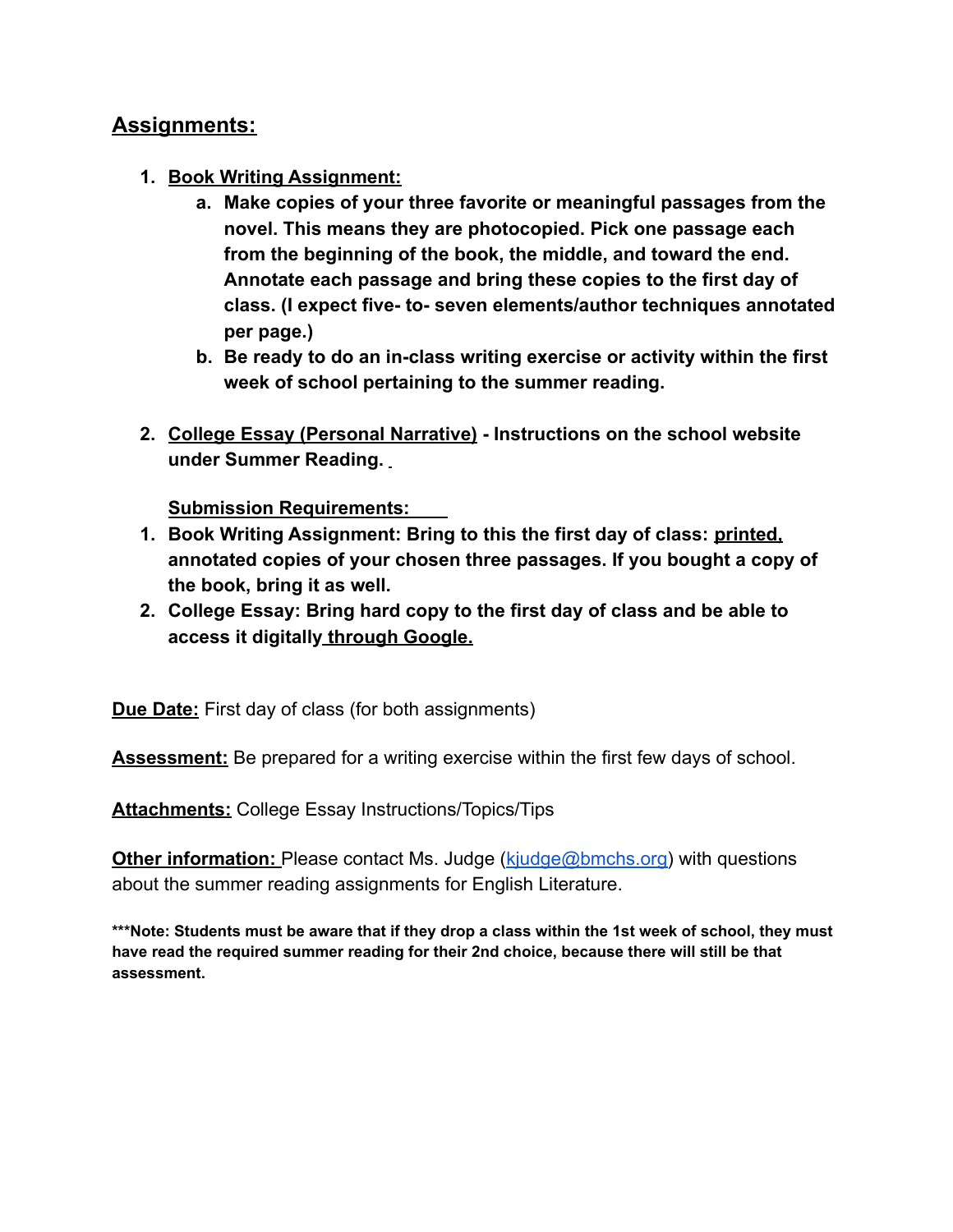# **Summer Writing Assignment: Senior College Essay (otherwise known as the Make-Your-Parents-Happy-You're-Writing-Application-Essay-Already Essay)**

### **Directions:**

- Choose 1 of the 5 prompts to develop into a thoughtful essay.\*
- Format: Printed hardcopy *and* Google Doc:
	- $\circ$  Type your essay and bring a printed hardcopy to turn in the 1<sup>st</sup> day of school. o Create a Google Doc entitled "Rough Draft Common App Essay" to share with your English teacher on the 1<sup>st</sup> day of school, you will submit through Google Classroom; so really wait until the first day of school.
- $\bullet$  250 word minimum length 650 word maximum length
- $\bullet$  MLA heading include the word count here as the last entry in the heading
- Due:  $1<sup>st</sup>$  day of class in August 2021.

## **Essay Prompts—These are copied and pasted from the Common App website.**

An essay prompt can't erase the loss and anxiety of the last 12 months, but it can validate the importance of gratitude and kindness. We hope students see the new prompt for what it is intended to be: an invitation to bring some joy into their application experience.

Below is the full set of essay prompts for 2022-2023.

- 1. Some students have a background, identity, interest, or talent that is so meaningful they believe their application would be incomplete without it. If this sounds like you, then please share your story.
- 2. The lessons we take from obstacles we encounter can be fundamental to later success. Recount a time when you faced a challenge, setback, or failure. How did it affect you, and what did you learn from the experience?
- 3. Reflect on a time when you questioned or challenged a belief or idea. What prompted your thinking? What was the outcome?
- 4. Reflect on something that someone has done for you that has made you happy or thankful in a surprising way. How has this gratitude affected or motivated you?
- 5. Discuss an accomplishment, event, or realization that sparked a period of personal growth and a new understanding of yourself or others.
- 6. Describe a topic, idea, or concept you find so engaging that it makes you lose all track of time. Why does it captivate you? What or who do you turn to when you want to learn more?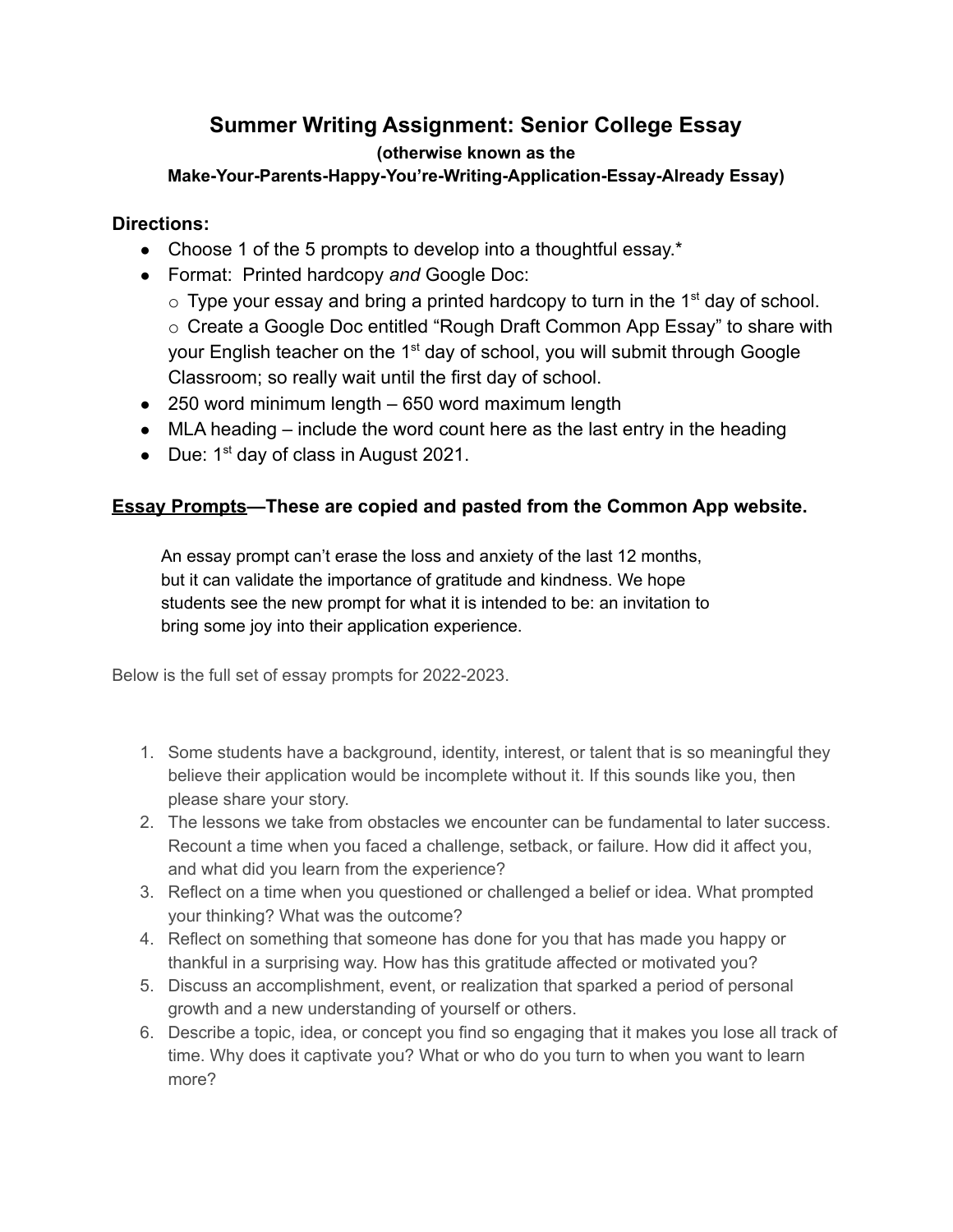7. Share an essay on any topic of your choice. It can be one you've already written, one that responds to a different prompt, or one of your own design.

IF YOUR FIRST CHOICE IS A COLLEGE /UNIVERSITY THAT IS NOT A COMMON AP SCHOOL: You may write an essay based on one of that school's prompts but the length must meet the same requirement of 250-650 words.

- **● Do NOT work on this essay with anyone else or read essays online. o This should be totally your work, thoughts, ideas, story, experiences, and writing voice.**
- **● Do NOT send/submit this first rough draft to Common App until after the required editing and revision process is completed in English class.**
- **Please do not email this essay to your prospective English teacher and ask them to read it and make comments.**
	- **o We will be crafting the essay together during the first few weeks of school.**
- **Read the following tips for some helpful advice on writing your Common App Essay.**

## **Top 6 Common Application Essay Tips:**

**Parents and students often ask us for our most valuable Common Application essay tips, so our savvy team of advisors compiled a list of simple, effective tricks to use as guidelines while you navigate the tricky waters of college essay writing. Try to use them for good and not for evil.**

**1. Think small**: When writing the Common Application essay, too many students feel compelled to try and squeeze their entire life story into 650 words. This, friends, is impossible. It is almost always better to think small first. Find a story or event in your life that really meant something to you. Did you win a competition at the last second? Was your family stranded on vacation with no power for five days? Have you read something recently that blew your mind? Now ask yourself- are any of these stories representative of my larger, most valuable qualities? The perfect essay topic showcases your personality, passions and/or ambitions without trying to do too much at once. Talking about your family's adoption of a three-legged dog and how your pet's perseverance and quirky attitude influenced the way you live your life, will make a better essay than a super general diatribe on why you like dogs, for example. If you find yourself getting lost while writing, ask: what am I trying to say about myself, and am I using a specific, compelling example to tell my story?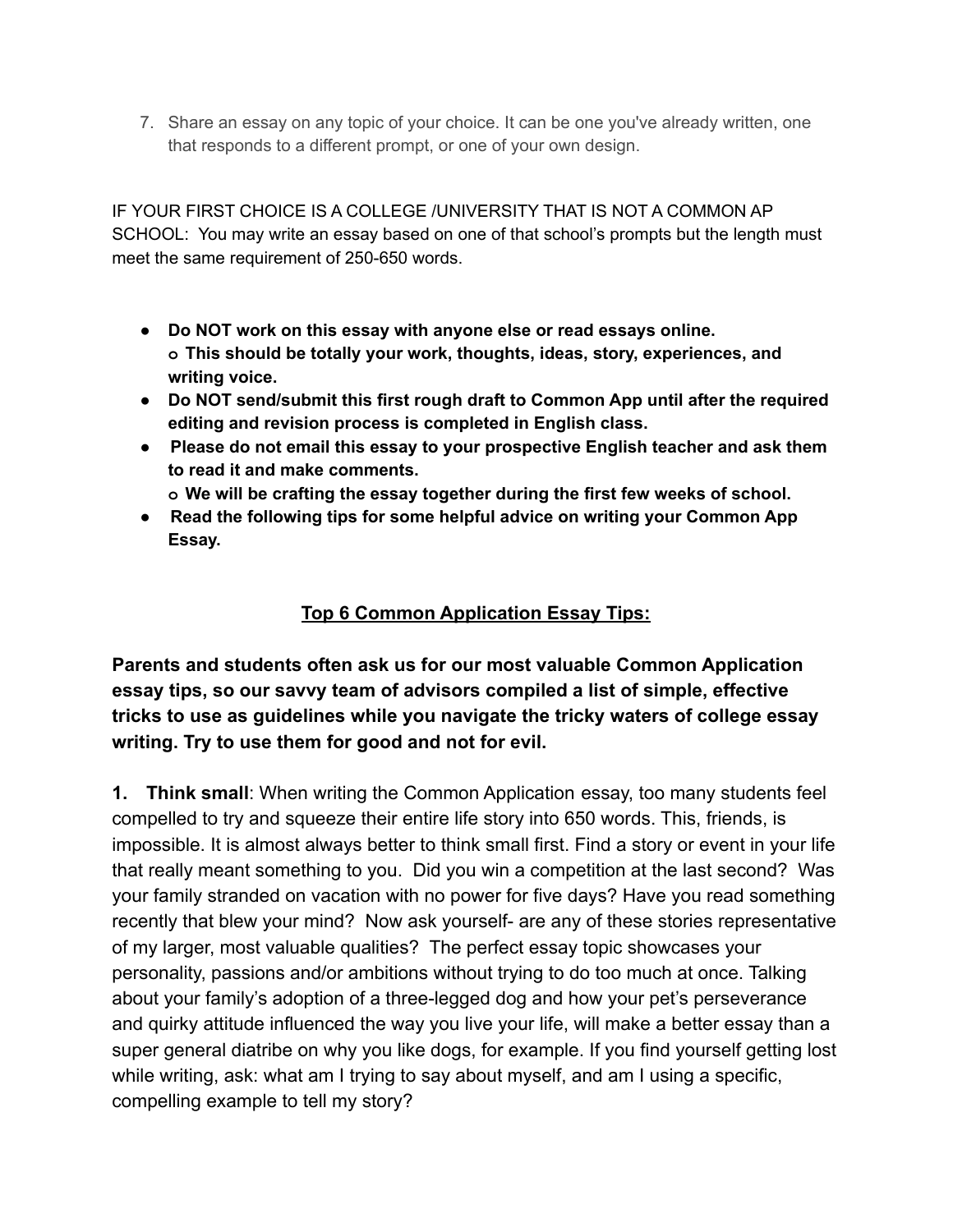**2. Write first, edit later:** When it comes to writing, we are almost always our own worst critics. So many students want and expect themselves to produce pure, uninhibited brilliance the first time their fingers hit the keys, but that is almost never the way good essay writing works. Writing a compelling essay is a process, and the best writing can often be plucked from our stream-of-consciousness efforts. Don't edit yourself before you allow your creativity to warm up and pour onto the page. Never judge your writing until you have a few paragraphs written down first. You can always cut what doesn't work and it is much easier to work with an overabundance of words and ideas than nothing at all.

**3. Kill those clichés:** We're not going to *beat around the bush* here: clichés really *get our goats*. When you take that *trip down memory lane*, telling us about the time you were a *mover and a shaker* putting your *nose to the grindstone* it makes our *blood boil*. We're content and grammar snobs, so we find clichés to be extra unappealing, but we also have enough confidence in your creativity to know that you can do better. Admissions essay readers know it too, and expect you to *think out of the box* without using phrases like "think out of the box." So strike those tired sentences from your essay and do it now. *Never put off tomorrow what you can do today*. It actually hurt us to write that.

**4. It's all in the details:** What is the difference between these two sentences? 1. My favorite activities included fishing and cooking my daily catch. 2. My friends and I woke up early every morning to catch bass on Lake Michigan, cooking our spoils with herbs picked from a local farm. In the first sentence, we understand that you enjoyed certain activities. In the second, yes, we know you like fishing but we also understand your commitment to an activity you engaged in every day and recognize that your fishing trips are a social effort. There is a sense of time and place- we can see the setting, smell the herbs. With a few extra words, sentence two tells us much more about your fishing experience. Many students have a tendency to skew generic in the telling of their personal stories. What makes an essay memorable is often the sum of the little things. If you can paint a clear picture for your reader by providing details, you are much more likely to lodge a marker in their memories.

**5. If Nothing Else, Entertain:** Imagine you're a college essay reader at an upstanding academic institution and it is your job to read dozens of essays a day, every day, for weeks on end. Ninety percent of the essays that pass your desk are stone-cold boring, and maybe ten percent break through the fuzz and force you to pay attention. As an